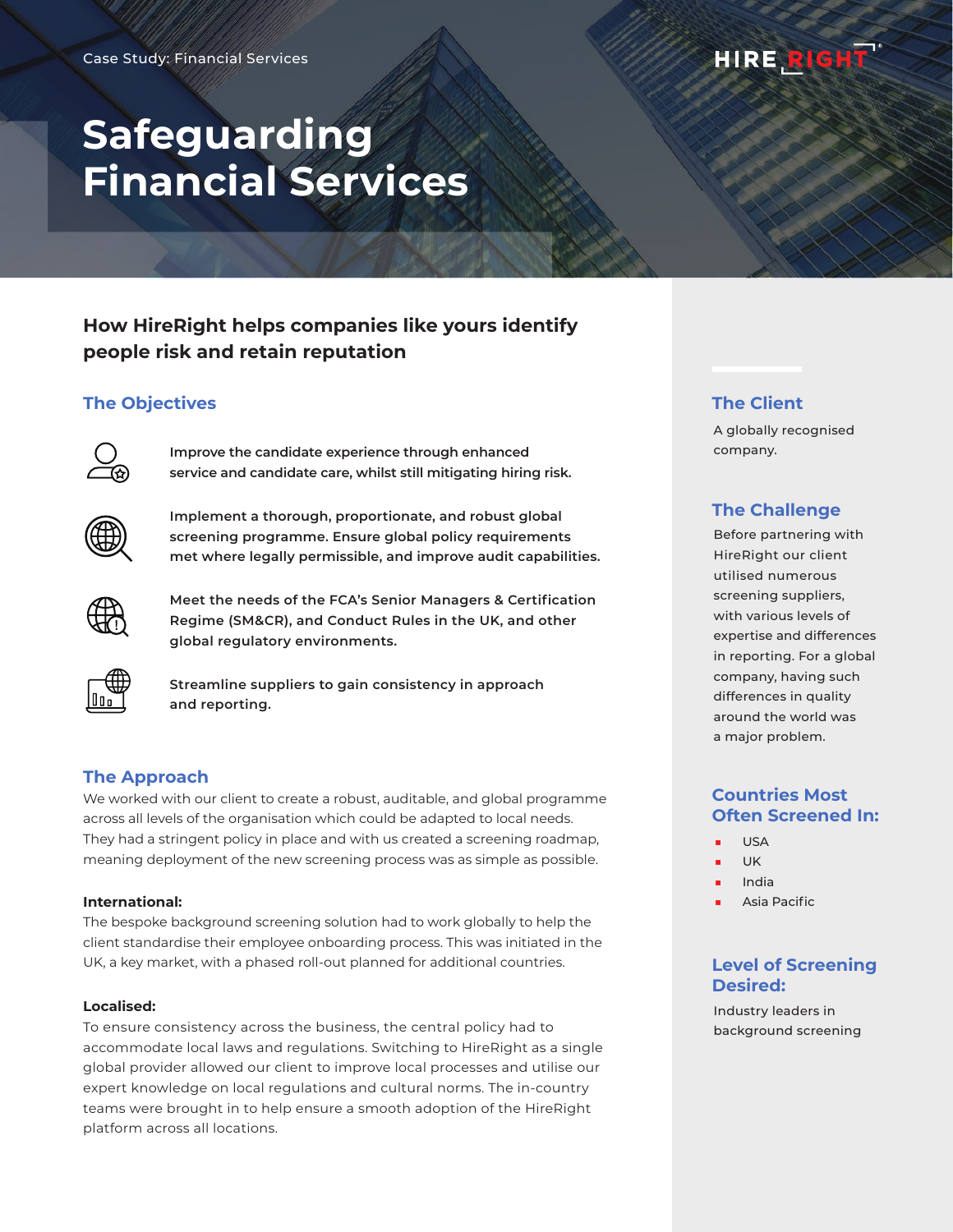#### **Partners:**

At setup the key client team, made up of an Account Director and an Account Manager, worked closely with the risk and HR teams to understand their processes, so that they could integrate the new screening programme into the hiring cycle. They became a seamless part of the overall recruitment process, easing the workload so that local HR teams could focus on strategic work.

#### **Tools:**

We gave the HR teams training and full access to our client portal, which stores all key data and provides access to detailed reports that outline all activity, verifications, and evidence. With a single portal to access for all teams and customisable elements to suit each location, our solution was easy to use for the whole business.

#### **Compliant:**

We supported our clients' screening programme to ensure it would meet the requirements of the Senior Manager's & Certification Regime and Conduct Rules, introduced by the FCA in the UK. We worked together to update the programme, sharing legal and compliance information to help the client continue to comply with the regulations. We also introduced our client to others in the industry to share knowledge on the regulations and their individual approaches.

#### **Candidate-focused:**

With dedicated team s made up of language experts, we can communicate clearly with candidates across the world. With candidate care being so vital to this client, we made sure that all candidates were fully aware of this service and were kept up to date about progress and how they could help ensure everything ran smoothly.



**Our 2018 EMEA Financial Services Employment Screening Benchmark Report revealed that 85% of Financial Services HR and risk experts have seen candidates misrepresent information on applications.**

## **The Outcome**

## **Number of screenings conducted globally**

Over 5,000 screenings a year

#### **Percentage of screenings with information of note**

Average of 78%

#### **Most common cause of discrepancies**

Non-employment checks and CV analysis.

By conducting screenings through HireRight, our client was able to gain consistency and speed in the reports they received, allowing them to make more informed, and faster decisions. We know a positive experience is important in the screening process, for the client and candidate. Our simple technology and client and candidate care has led to the client continuing to praise HireRight for our global expertise, improving their overall screening experience, as well as our core strength – reducing their recruitment risk.